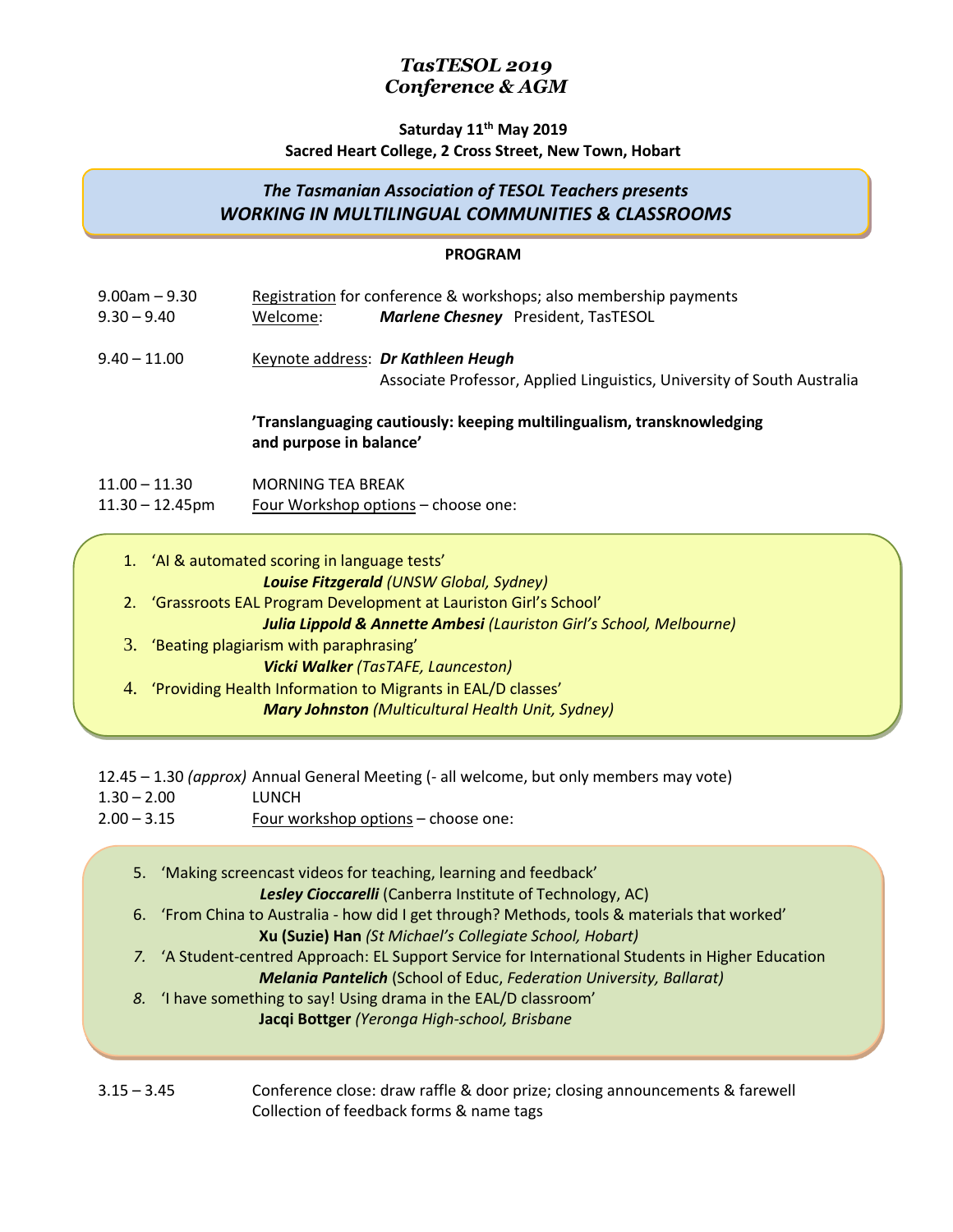#### *9.40am – 11.00am Keynote address*

#### *Dr KATHLEEN HEUGH*

*'Translanguaging cautiously: keeping multilingualism, transknowledging and purpose in balance'* 

#### **Overview**

As with all apparently 'new' ideas, careful language teachers and linguists need to remember to 'hasten slowly'. Much has been written about, and many have been swept up by, current discourses of the nature and purpose of language and bi-/multilingualism over the last decade. This is in the rapidly changing global context of shifting socio-political, economic and military power on the one hand and the mobility, including involuntary displacement, of people on the other.

In this presentation I shall attempt to demonstrate that teaching students from many different socioeconomic and linguistic backgrounds was something quite usual in the 19<sup>th</sup> and first half of the 20<sup>th</sup> century. What is now suggested as new pedagogies are in fact ones that have been practised in many parts of the world for centuries where children have spoken a plethora of minority dialects, language varieties or languages that differ from standardised written language varieties of prestige. Our purpose is to beware of disappearing down rabbit holes and to take a cautious and longitudinal view of languages, their usefulness in society, and their purpose in formal educational contexts.

I will focus on the advantages of 'purposeful' use of translanguaging and an increasingly significant need to bring to the surface a) how best to translate knowledge embedded in one language so that it can be understood in another; and b) the need to consider two-way exchanges in knowledge translation, or 'transknowledging'. This is in the context of increasing diversification of students and teachers in the education system of most parts of the world, including Australia and the Pacific. Finally, I shall draw attention to a noticeable shift from TESOL to English Medium Instruction (EMI) in ASEAN countries, with potential implications for higher education and professional learning of teachers in Australia.

#### **About the presenter**

Associate Professor Kathleen Heugh has a PhD from Stockholm University. She is a socio-applied linguist whose research focuses on multilingual education policies, pedagogy and theory. Her research informed postapartheid language policy in South Africa, and subsequently UNESCO's language policy recommendations for sub-Saharan Africa. She has advised 35 national governments on language policy in Africa, Asia, Eastern Europe and South America. She led the first national sociolinguistic survey of South Africa and the first system-wide multilingual assessment of school students (literacy and mathematics) in the world.

She has undertaken system-wide and multi-country language education policy evaluation and research for governments and development agencies, including UNESCO. Much of her fieldwork is in remote and postconflict contexts of internally displaced communities in sub-Saharan Africa.

She uses multilingual, including translanguaging, pedagogies in teaching students of English and linguistics at the University of South Australia. Together she and Christopher Stroud initiated the Southern Multilingualisms and Diversities Consortium; and with Piet van Avermaet, they edit the Bloomsbury Series, *Multilingualisms and Diversities in Education.* Most recently she has been involved in two projects that include a focus on EMI and translanguaging in Vietnam (through DFAT's Australia-ASEAN Council) and India (with the British Council).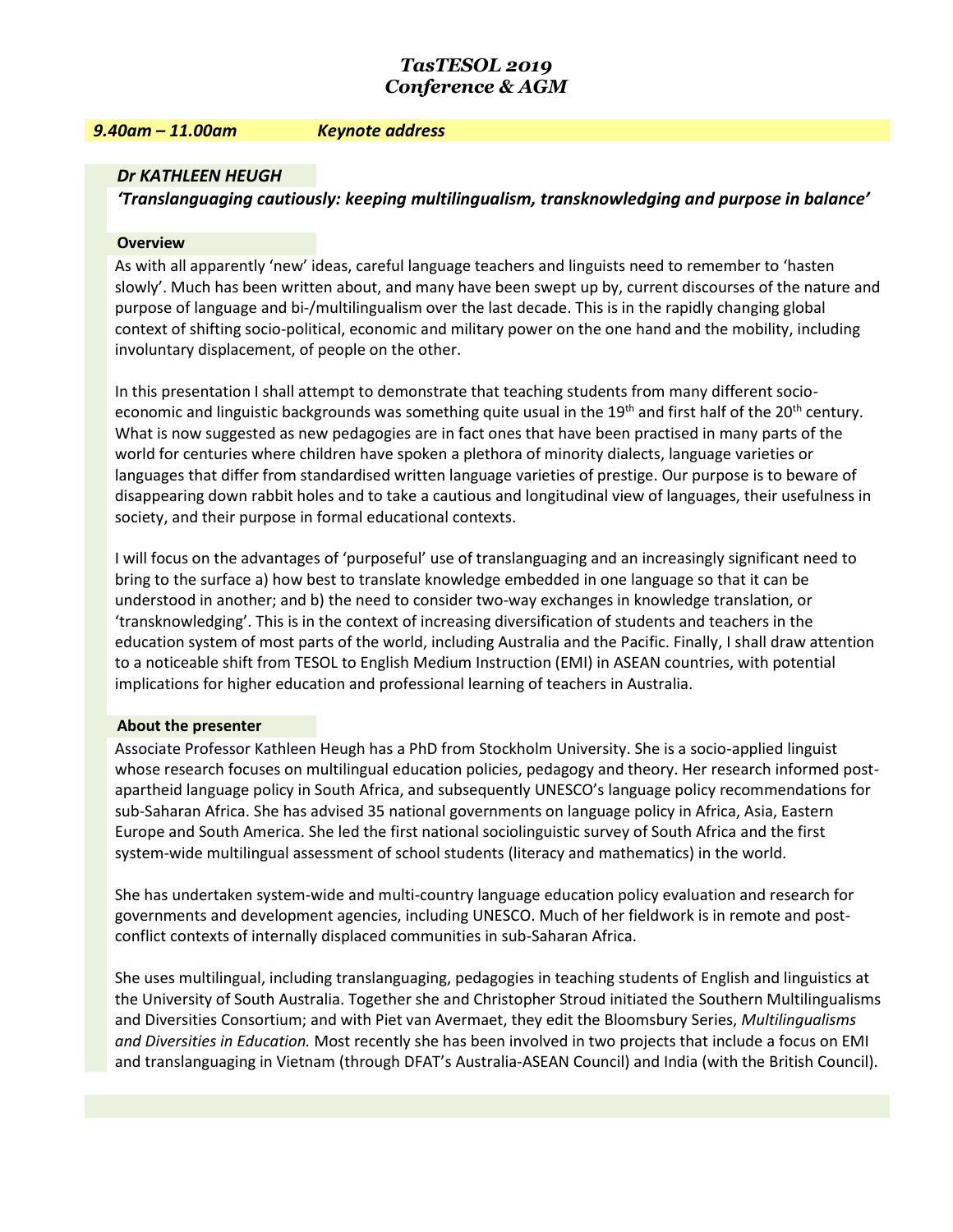#### *11.30am – 12.45pm Workshop 1*

## *LOUISE FITZGERALD*

*'AI and automated scoring in language testing'*

#### **About the workshop**

Artificial intelligence (AI) is being used in conjunction with automatic scoring to improve the accuracy and efficiency of language testing. AI predicts the way human assessors score test answers and does it more quickly and reliably. While teachers are often apprehensive, and reluctant to commit their students' futures to a computer-scored test, students themselves tend to feel more comfortable with the technology. The growing popularity of automated testing is due to the clear benefits to test takers and other stakeholders from this model. This session will show how AI is used to score Speaking and Writing tests and the benefits which flow from this.

#### **About the presenter**

Louise FitzGerald has been an ELT professional for more than 30 years. She has taught, trained teachers and managed ELT programs in Australia, Egypt, China and Cambodia. She currently teaches EAP to pre-sessional students and trains on the Language Teacher Education Program at the Institute of Languages, UNSW Global. As well as proficiency and achievement test development, she has written and edited items for a range of high-stakes English language tests and trained teachers in item writing.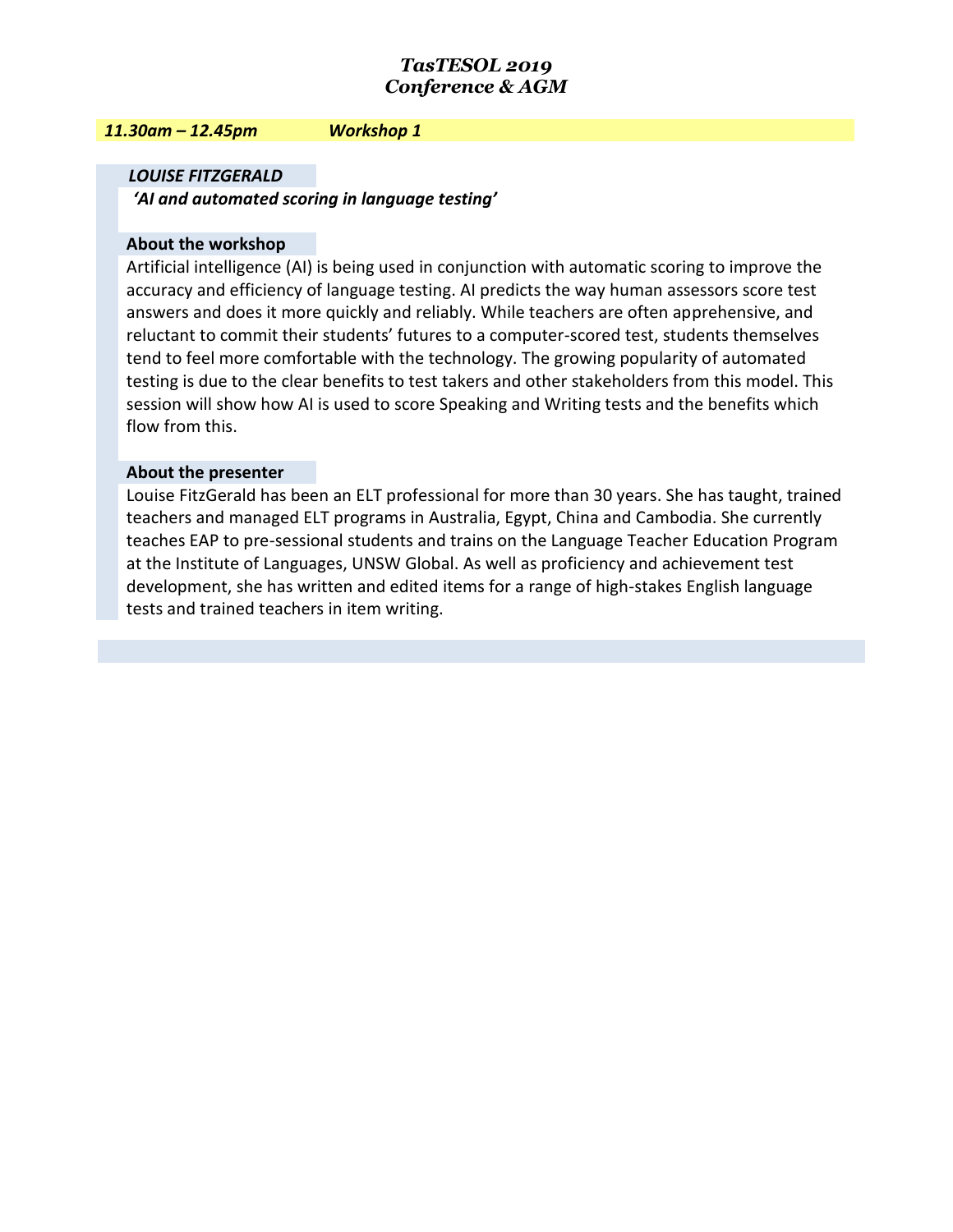#### *11.30am – 12.45pm Workshop 2*

#### *JULIA LIPPOLD & ANNETTE AMBESI*

*'Grassroots EAL Program Development at Lauriston Girls' School'*

#### **About the workshop**

Establishing an EAL program in a mainstream school from scratch can be a very daunting task. Being the only EAL teacher in a large mainstream school can also have its challenges. This session focusses on how EAL teachers can work alongside a school's administration in the establishment of an EAL program from its infancy. The structure and grass-roots establishment of the EAL program at Lauriston Girls' School, a well-known secular independent school in Victoria, will be revealed as well as tips for working with administrators who are unfamiliar with EAL pedagogy. The importance of information dissemination and EAL profiling, data collection, curriculum planning and an opportunity for working through associated challenges in developing an EAL program will be the main topics of this session.

This session/workshop would suit teachers in the upper primary and secondary sectors.

#### **About the presenters**

**Julia Lippold** is the EAL Coordinator (Years 7-12) at Lauriston Girls' School in Melbourne, where she had an integral role in establishing the EAL program. She also supports mainstream teachers who have EAL students and delivers staff professional learning workshops.

Julia has taught in the New Arrivals and Independent School sectors, and in Korea. She was also a Leading Teacher and International Student Coordinator at Blackburn ELS.

Julia is a VicTESOL Committee Member, an ACTA representative, is actively involved in the VCAA EAL curriculum F-10 for the Victorian Schools Consultation Review and is the founder and creator of 'Zealous English' – a blog and YouTube channel about middle-years EAL. She holds a BA (Languages) with Honours, a Grad Dip of Education (Sec), a Masters of Public and International Law, and is currently completing a Grad Cert of Literary Classics.

**Annette Ambesi** is currently working as an EAL Support teacher (Years 7 & 8) at Lauriston Girls' School, Melbourne. She has spent several years working as an EAL and Literacy Coordinator/New Arrivals teacher in both the Catholic and Independent School sectors across Melbourne. Annette has a commitment to planning and implementing EAL theory with practice. She is a strong advocate for explicit teaching as well as planning to navigate daily targeted EAL learning by getting into the 'classroom teacher's shoes.' She holds a Diploma of Teaching (Primary), a Bachelor of Education, Graduate Diploma in Multicultural Studies and is completing her Masters of TESOL at Melbourne University.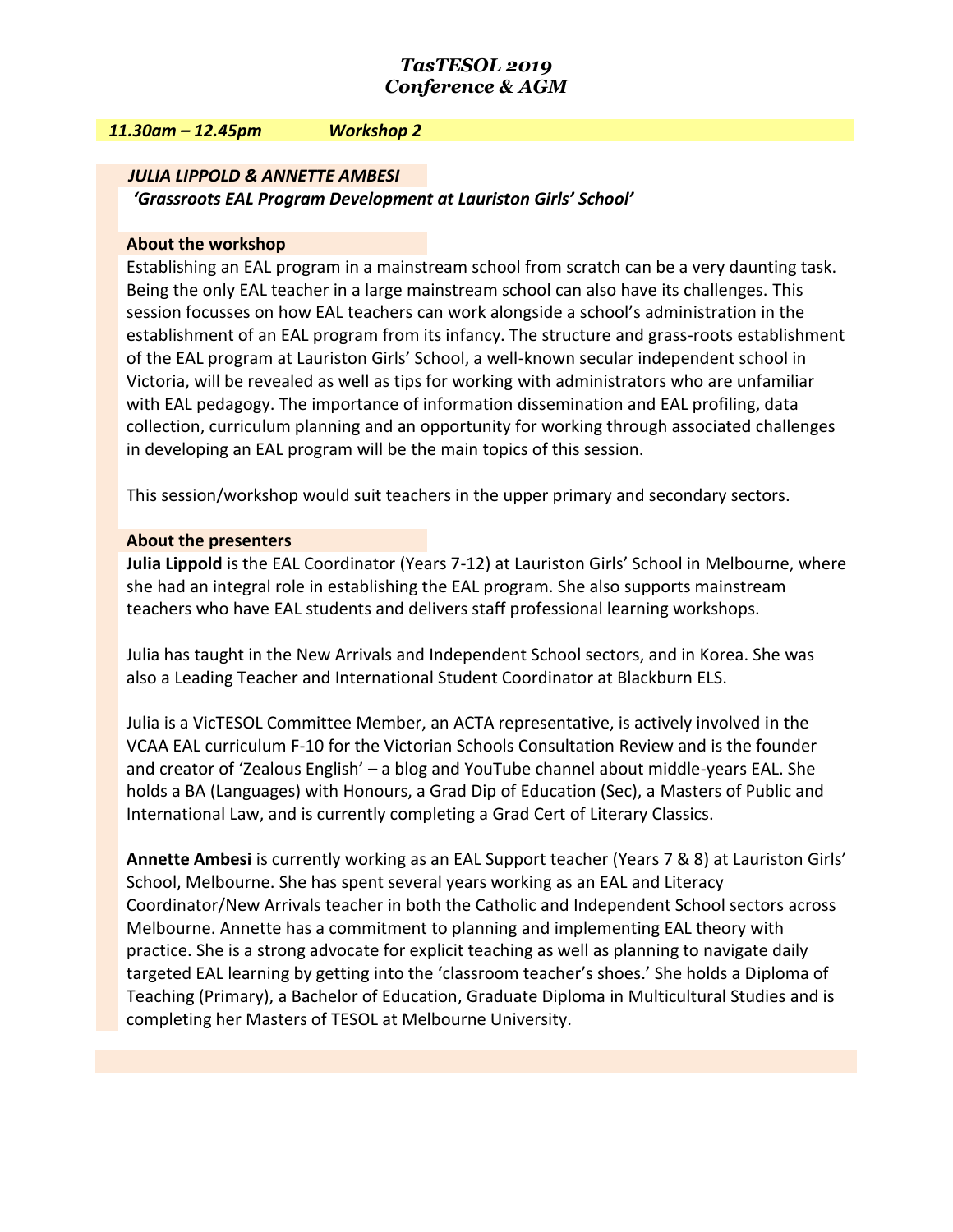#### *11.30am – 12.45pm Workshop 3*

*VICKI WALKER 'Beating plagiarism with paraphrasing'* 

#### **About the workshop**

Ever received that report or other piece of formal writing where every paragraph has come directly from a website? Has the threat of failure or expulsion for plagiarism failed to stop your students copying? I will outline some suggestions and tips on supporting students so they become more effective researchers and writers without having to resort to plagiarism.

Come along and share your stories, and especially strategies, that have worked for you in this area.

#### **About the presenter**

Vicki Walker is a TasTAFE teacher with considerable teaching experience. She is always willing to try different strategies especially if they lead to improved outcomes. Recently she has delivered in the English for Academic Purposes area while preparing students for further VET studies.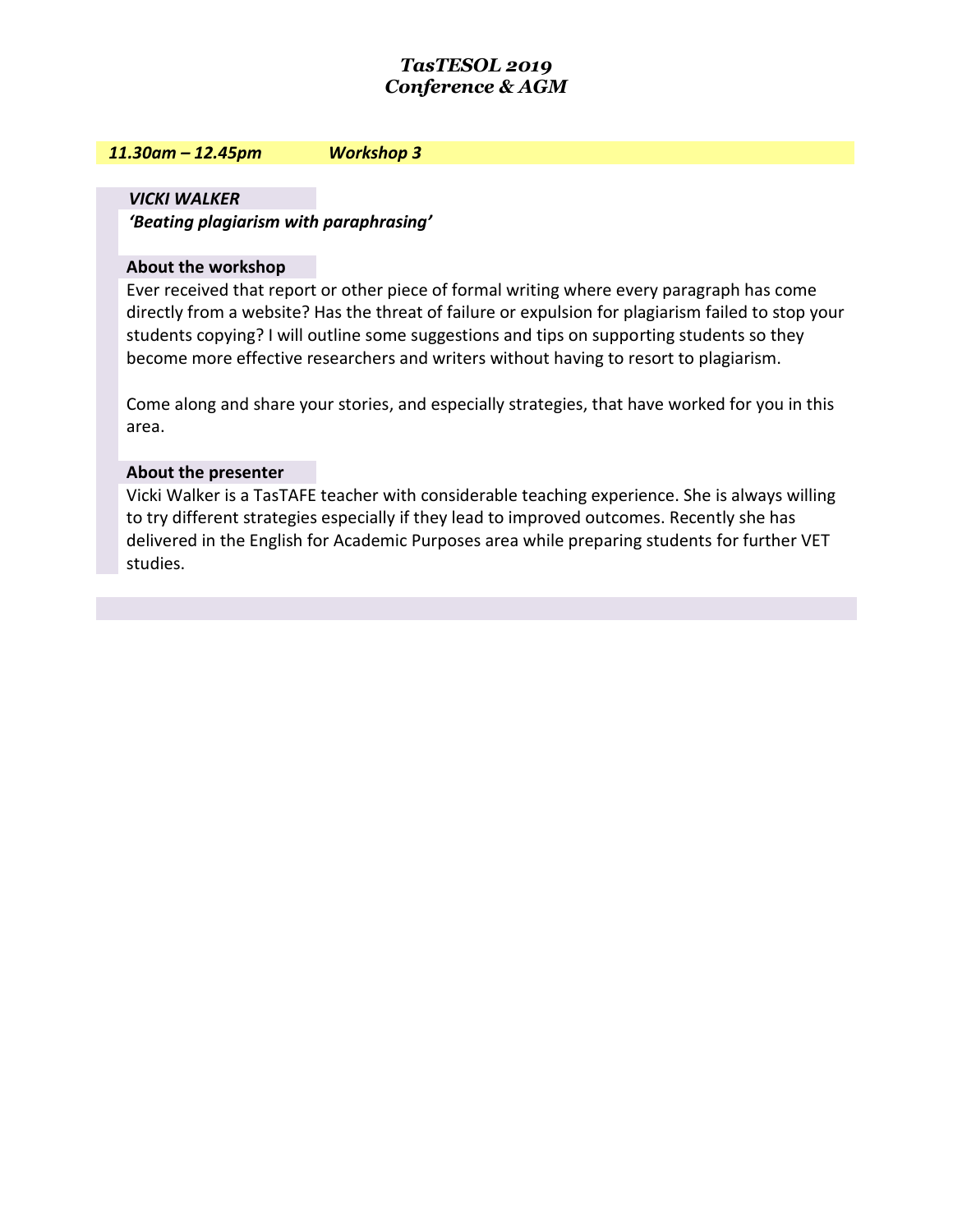#### *11.30am – 12.45pm Workshop 4*

#### *MARY JOHNSTON*

*'Providing Health Information to Migrants in EAL/D Classes'* 

#### **About the workshop**

Generally, the health of migrants is better than the health of Australian born people. Over time however, the migrants lose this health advantage. Lack of knowledge of health services may be one reason for not accessing existing services. English as a Second Language classes are an effective way to provide important health information to migrant groups who are otherwise hard to reach. Five resources have been developed to provide relevant health information in the format of EAL/D lessons.

In this workshop, you will become familiar with the Health information resources which are available and how to access them, understand how they were developed, and discuss how to use them with reference to the sensitivity and cultural taboos around some of the health issues.

#### **About the presenter**

Mary Johnston (B. A. Hons; Dip Ed; M.Ed. Cert IV) trains the Sydney Local Health District health workers to provide culturally competent healthcare to the Culturally and Linguistically Diverse (CALD) residents of the district. Mary also promotes culturally appropriate strategies for preventive health to CALD residents to improve the health outcomes of this group.

Mary worked as a teacher of English as a Second Language to migrants before moving into the health sector after studying health promotion. Mary has developed health related language books, which are being used by EAL/D teachers to educate non-English speaking residents about preventive health strategies, to provide them with the contact details for the relevant health services available, and to promote the use of interpreters.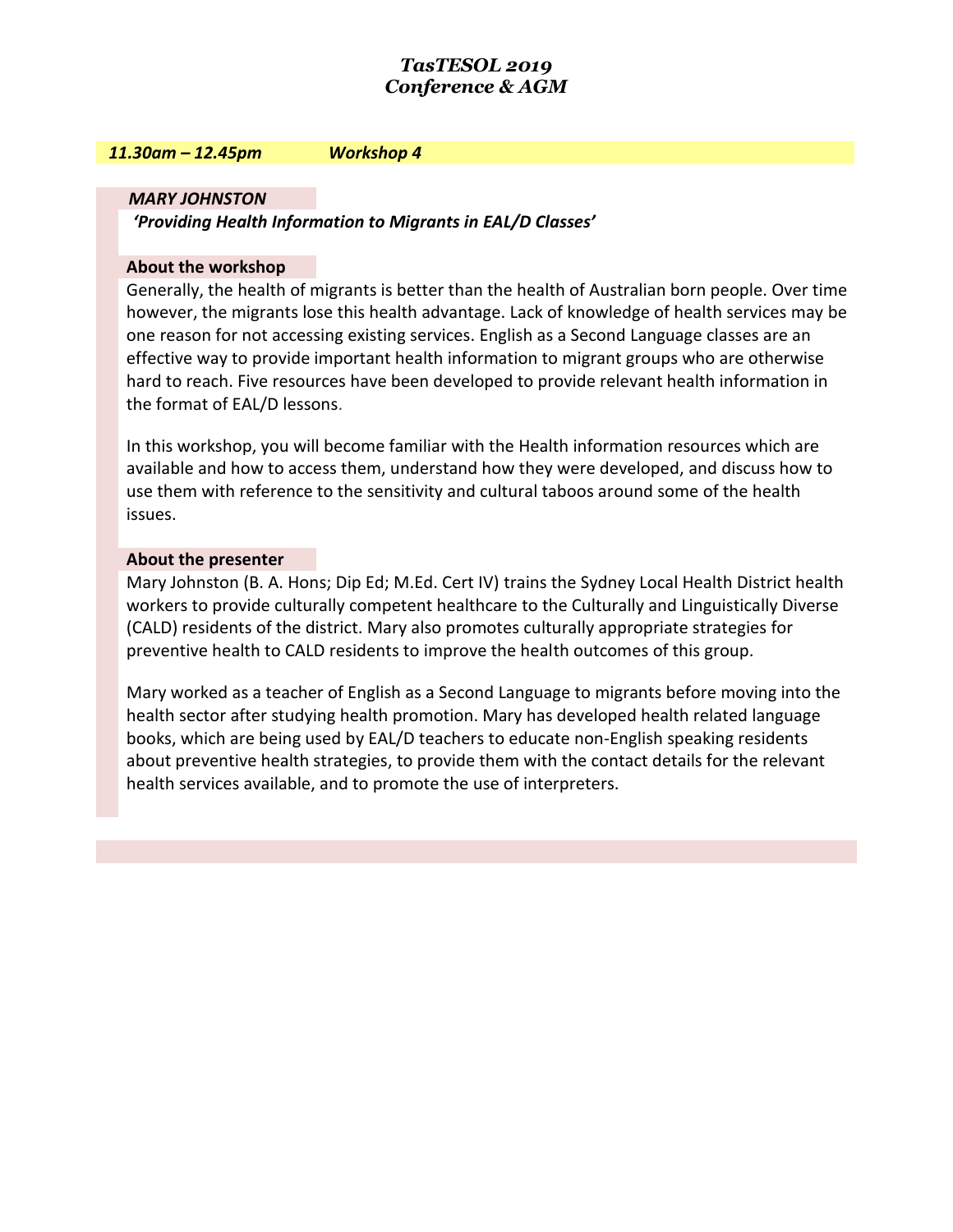#### *2.00pm – 3.15pm Workshop 5*

### *LESLEY CIOCCARELLI*

*'Making screencast videos for teaching, learning and feedback'* 

#### **About the workshop**

*NB: If possible, please bring an iPad, tablet or laptop to this session.*

A screencast is a video recording of what is on the computer screen, enhanced with audio narration. In education, it is being used in many ways, such as:

- talking through a website, your online course resources, your Powerpoint slides, or anything else
- providing enhanced and personalised feedback to students on their writing
- explaining concepts and illustrating with drawings, images, etc., so learners can watch many times if needed
- getting students to create their own screencasts, such as for digital storytelling

I will elaborate on, and provide examples of each of these ideas and others, and assist teachers to learn basic techniques for screencasting using a mobile tablet app.

#### **About the presenter**

Lesley Cioccarelli has been teaching English to adult migrants and refugees for around 15 years. She has also worked in e-learning, providing professional development and support for teachers at the Canberra Institute of Technology (CIT), and running projects to trial and implement new technologies for teaching and learning. Now, as Education Advisor – Migrants and Refugees at CIT, she provides support of all kinds to migrant and refugee students in mainstream VET courses, and supports teachers in meeting the diverse needs of their learners.

Lesley has been a member of the ATESOL ACT Committee, an ATESOL ACT past President and ACTA Councillor. She also implemented, and continues to support, social media presences for ATESOL ACT and ACTA, and has been part of the team developing #AusELT for over 5 years.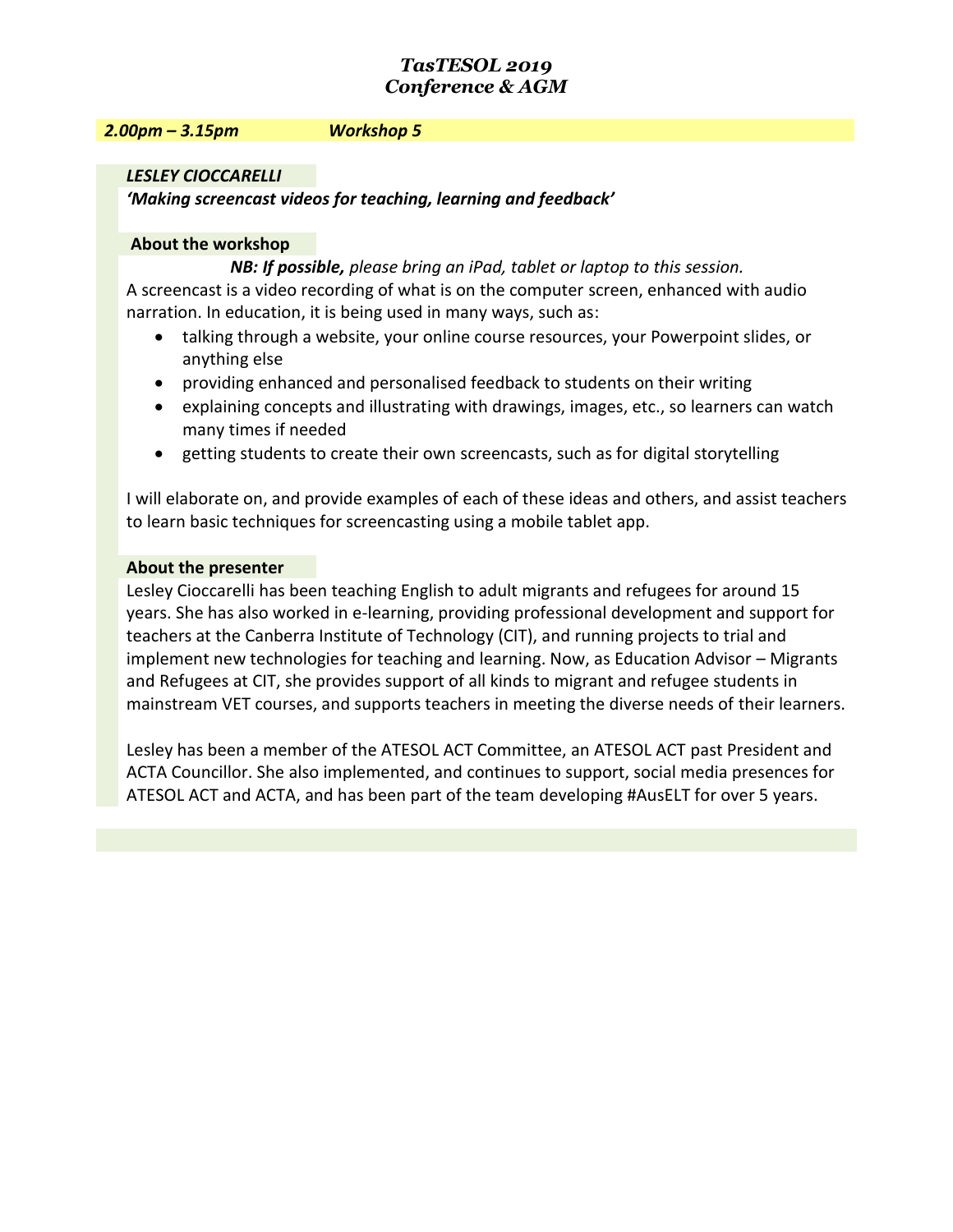#### *2.00pm – 3.15pm Workshop 6*

## *XU SUZIE HAN*

*'From China to Australia – how did I get through? Methods, tools and materials that worked'* 

#### **About the workshop**

This presentation includes five sections, starting with a personal recount of my transformative journey as an international student in Tasmania; followed by an insight into Chinese international students' school life prior to studying in Australia. This section aims to deepen your understanding of those international students' studying habits, mindsets in learning and expectations of schooling.

In section 3, stages of my English language development will be discussed, along with methods and materials that worked effectively at those different stages. Struggles for academic and social success will be explored in Section Four, and tips for supporting Chinese international students will be shared.

The presentation will conclude with a Q&A session where you can further investigate this topic.

### **About the presenter**

Xu Suzie Han, from China, came to Tasmania as an international student to study a Master of Teaching at the University of Tasmania six and half years ago, where she faced many challenges due to her very limited language skills and the difficulty of studying and living in another country. Nevertheless, she graduated in 2015 and is now working as a Chinese Language and Mathematics teacher, Deputy of Director of Boarding, and a House Dean at St Michael's Collegiate School in Hobart.

Through her work, Suzie serves as a bridge between two cultures: teaching Australian students Chinese language and culture, and at the same time, supporting international students. Suzie is now studying for an Honours degree in Education with the hope of further developing her knowledge as an educator.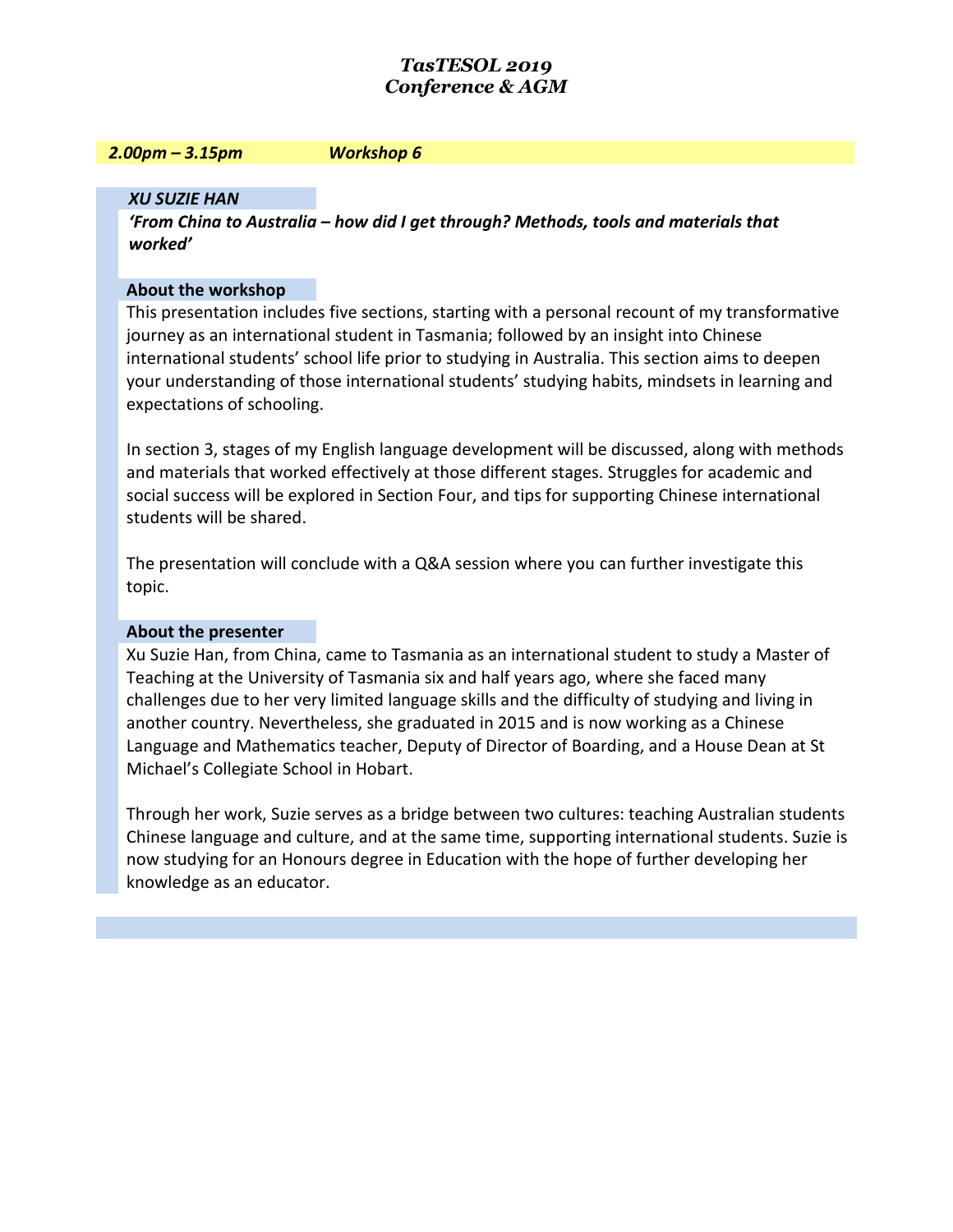#### *2.00pm – 3.15pm Workshop 7*

#### *MELANIA PANTELICH*

*'A Student-centred Approach: English Language Support Service for International Students in Higher Education'* 

#### **About the workshop**

International students are accepted into Australian universities based on their IELTS levels, which are seen as an indication of the students' English abilities and a measure of future success. However, many international students struggle to cope with the demands of their chosen degree, despite meeting the required entry standards. In order to aid international students in their transition, Federation University has developed the English Language Support Service (ELSS) for international students in their first year of study.

This session will outline the delivery methods of this service, including how it supports students in understanding their assignment requirements, and equips them with the necessary study skills needed to fulfil the assignment expectations (referencing, researching, and academic writing, to name a few).

#### **About the presenter**

Melania Pantelich is a lecturer and Early Career Researcher at the School of Education, Federation University in Ballarat, Victoria. She holds a BA (Italian), Postgraduate Diploma of Teaching (TESOL and LOTE) and a Master of Teaching (TESOL and LOTE), all from the University of Melbourne. As a qualified English Language teacher, she now works in Higher Education as lecturer of the English Language Support Service. She supports international students studying a variety of degrees (Engineering, Business, Social Work and Nursing) by providing online and face-to-face assistance in the areas of study skills, understanding lecture content, and, most importantly, assignment requirements. As an Early Career Academic, Melania is committed to building a research profile examining the experiences, acculturation and identities of international students.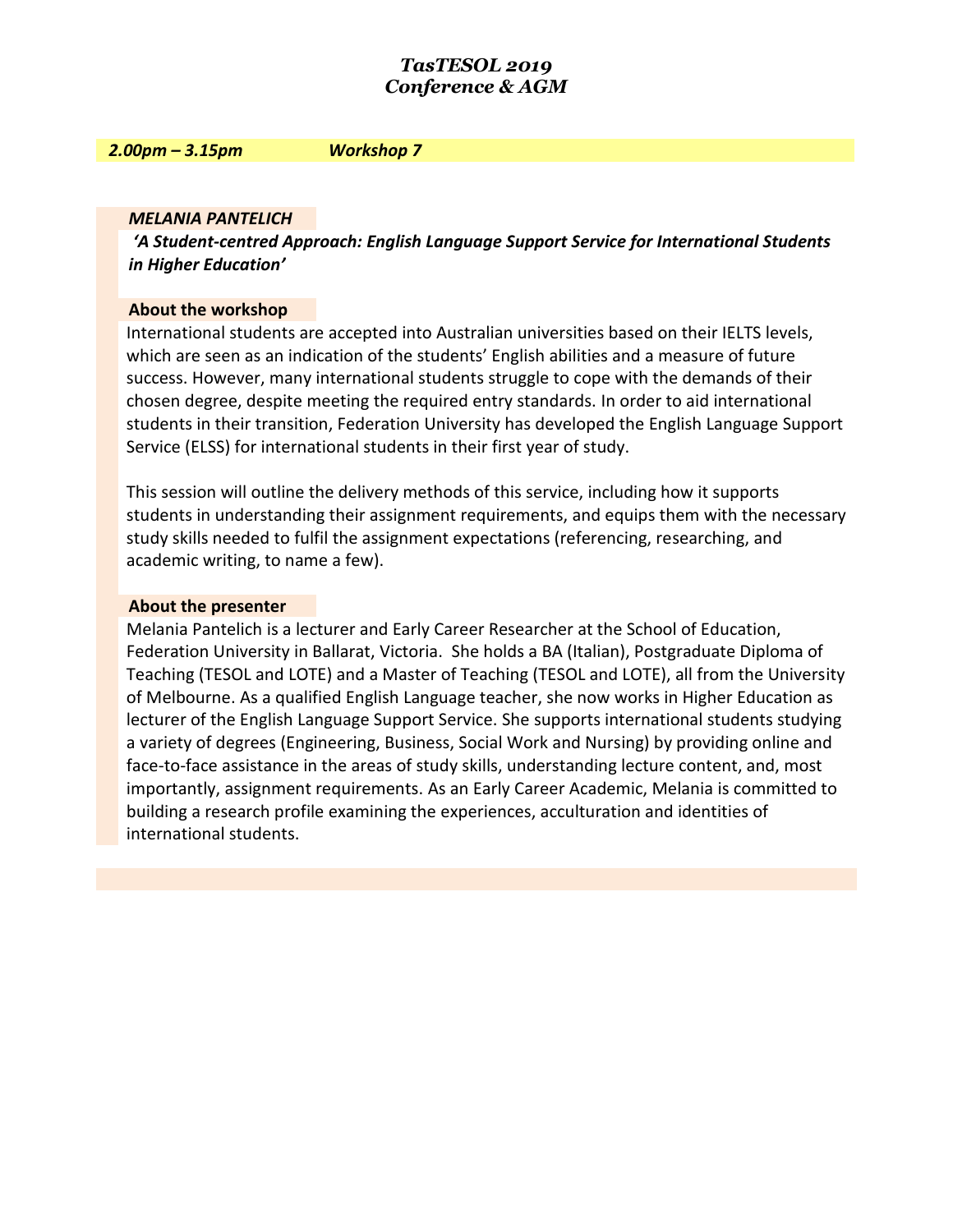#### *2.00pm – 3.15pm Workshop 8*

#### *JACQI BOTTGER*

*'I have something to say! Using drama in the EAL/D classroom'* 

#### **About the workshop**

In 2015, Yeronga State High School, in Brisbane, embarked on a program to incorporate Arts into the school curriculum to improve students' well-being and educational outcomes, particularly in language acquisition, in a school in which 70% of students were born overseas. This session will describe a 2018 program run at Yeronga SHS in conjunction with La Boite Theatre Company and the Multicultural Development Association for students at an Emerging English level – "*I Have Something To Say*".

- Excerpts from short films developed with La Boite
- Samples of scripts created by students
- Examples of possible drama activities for the EAL/D classroom
- Drama exercises with the workshop group

#### **About the presenter**

Jacqi Bottger has been an EAL/D Teacher at Yeronga State High School, Brisbane, for 12 years, specialising in teaching refugees and students seeking asylum. Her involvement with the YConnect Arts program has been as an EAL/D English teacher and Circus Ensemble coordinator. Jacqi is committed to exploring innovative approaches to achieve the best outcomes for her students.